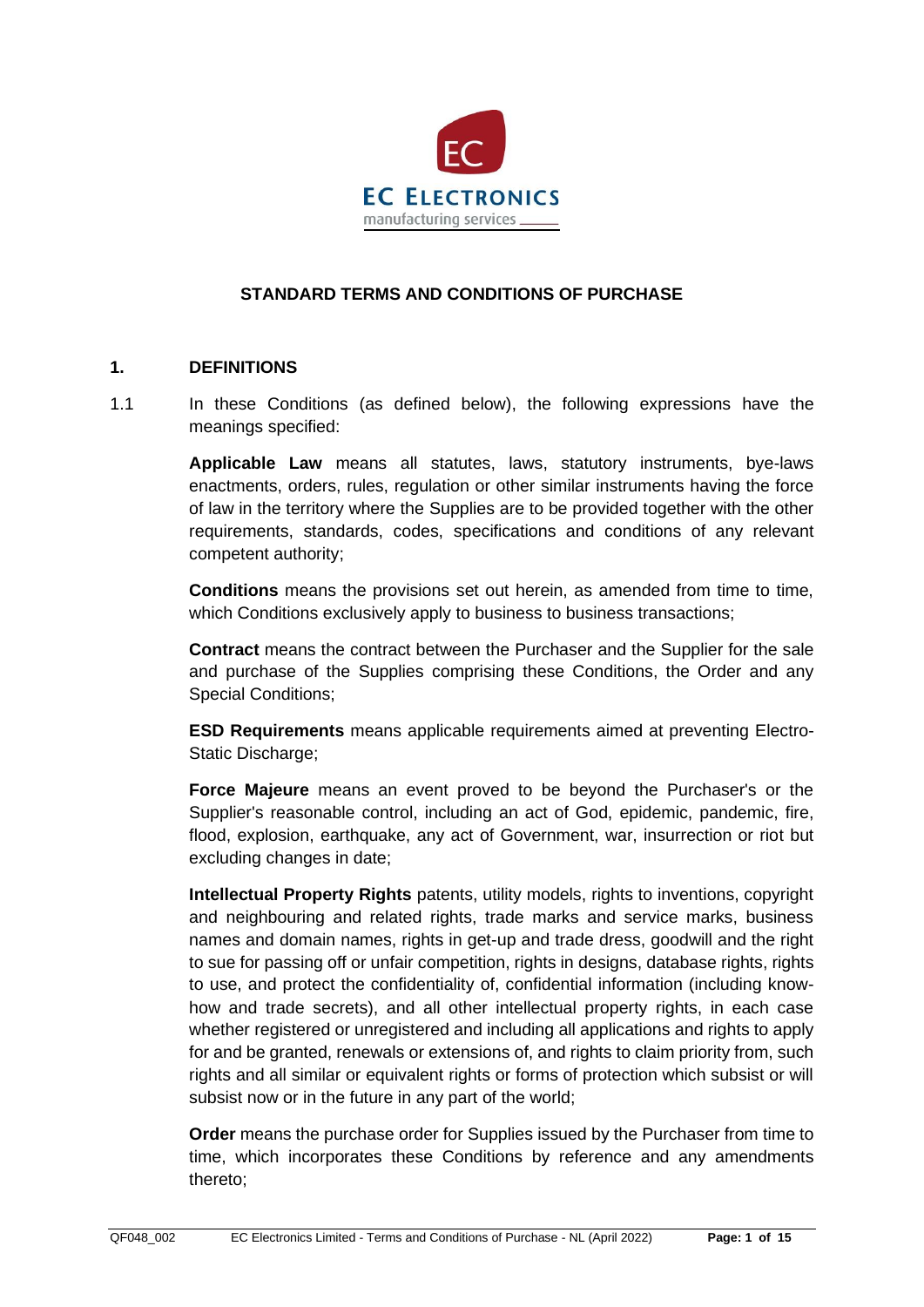**Order Acknowledgement Form** means any form of acknowledgement document issued by the Supplier to acknowledge the Order;

**Policies** means the Purchaser's policies relating to the provision of Supplies in force from time to time, the current versions of which will be as found on the Purchaser's website or otherwise provided to the Supplier in writing;

**Purchaser** means EC Electronics BV whose office is registered at Joop Geesinkweg 501, Amsterdam 1114 AB, Netherlands, The Netherlands and registered at the Dutch trade register under number 75833336;

**Special Conditions** means those conditions headed as such on the Order;

**Specification** means the Purchaser's written technical requirement or other agreed means of defining the technical requirements for the Supplies, including any related plans and drawings, referred to by the Order;

**Supplier** means the person or company with whom the Order is placed;

**Supplies** means all goods, materials, work or services, which are the subject of the Order; and

**Working Day** means a day other than a Saturday or a Sunday or a public holiday in The Netherlands.

1.2 In these Conditions (except where the context otherwise requires):

- (a) a 'person' includes a natural person (not being a consumer), sole proprietorship (in Dutch: eenmanszaak), corporate or unincorporated body (whether or not having separate legal personality);
- (b) reference to a 'party' means the parties to the Contract and includes their respective successors or permitted assigns;
- (c) writing or written includes email and comparable means of communication;
- (d) a reference to a statute or statutory provision is a reference to such statute or provision as amended or re-enacted, and includes any subordinate legislation made under that statute or statutory provision, as amended or re-enacted; and
- (e) any words following the terms "including", "include" or any similar expression shall be construed as illustrative and shall not limit the sense of the words, description, definition, phrase or term preceding those terms.

# **2. APPLICABLE TERMS**

The Contract contains the complete and entire understanding between the parties on the subject matter of the Order and supersedes all discussions, proposals, understandings, agreements (oral or written), relating to the subject matter of the Order, provided that nothing in these Conditions shall exclude any liability for fraudulent misrepresentation. The terms of the Contract supersede any terms that the Supplier seeks to impose or incorporate, whether stated on the Order Acknowledgement Form, communicated by the Supplier at the time of starting work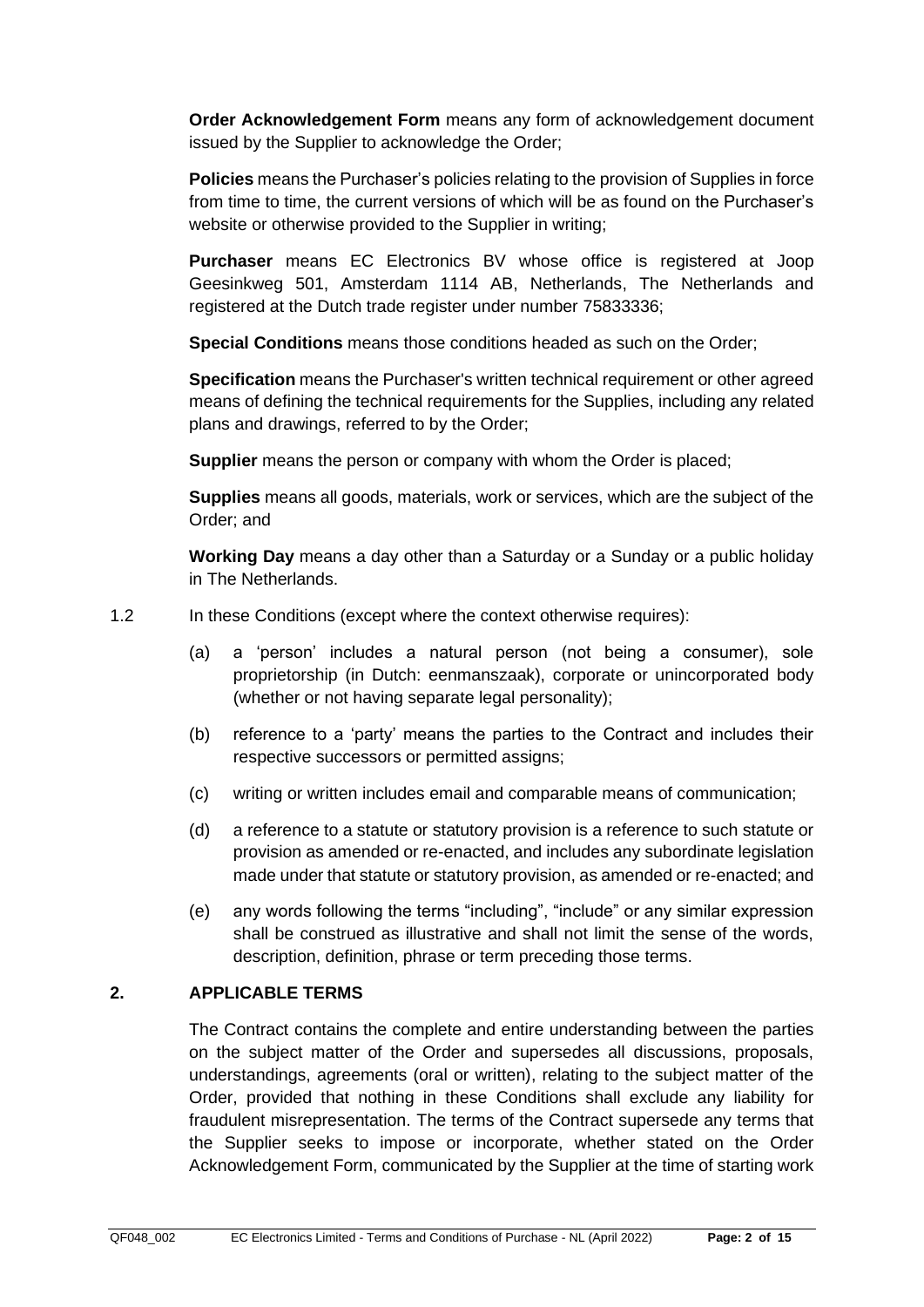in respect of the Order and/or written on any other document purporting to be an acceptance of the Purchaser's offer, or which are implied by trade custom, practice or course of dealing.

## **3. ORDER**

- 3.1 If the parties have agreed the Conditions, any Special Conditions and any document referred to therein at the date of Order, the Order is the Purchaser's acceptance of the Supplier's offer and a Contract shall come into existence on this date. In this instance, the remainder of this Condition shall not apply.
- <span id="page-2-0"></span>3.2 If the parties have not agreed the Conditions and any Special Conditions and any document referred to therein at the date of the Order, the Order shall be the Purchaser's offer to the Supplier and the Supplier may accept by either returning an Order Acknowledgement Form or by starting work on the Order, and on such date the Contract shall come into existence.
- 3.3 The Supplier shall accept the Purchaser's offer, as described in Conditio[n 3.2,](#page-2-0) within two (2) Working Days of the date of the Order being sent. The Order will be sent by email, post or electronic data interface (EDI).
- 3.4 The Supplier shall ensure that at all times it has and maintains all the licences, permissions, authorisations, consents and permits that it needs to carry out its obligations under the Contract. Further, the Supplier shall remain fully franchised for all Supplies it is quoting for or supplying to the Purchaser and all materials shall be purchased through franchised sources. The Supplier shall only quote for and supply Supplies from approved sources. Any exception to this must be clearly stated on the Supplier's quotation and agreed by the Purchaser in writing in advance. The supplier's certificate of conformance must reference any Supplies which have been supplied using an alternative (non-approved) source.
- 3.5 The Supplier shall ensure that:
	- (a) all surface mount components are supplied in taped or reeled packaging unless otherwise authorised in the Order;
	- (b) all Supplies are supplied as per the part number stated on the Order without deviation;
	- (c) any amendments for packaging suffix/prefix are agreed with the Purchaser in writing in advance;
	- (d) all Supplies are provided with traceability back to the original equipment manufacturer, including lot/batch code information;
	- (e) where necessary, it obtains all quality records relating to the Supplies from any original manufacturer;
	- (f) it retains all quality records relating to the Supplies for a minimum period of ten (10) years after the final delivery associated with the Order, unless agreed otherwise with the Purchaser in writing. Any disposal should only take place after confirmation in writing from the Purchaser; and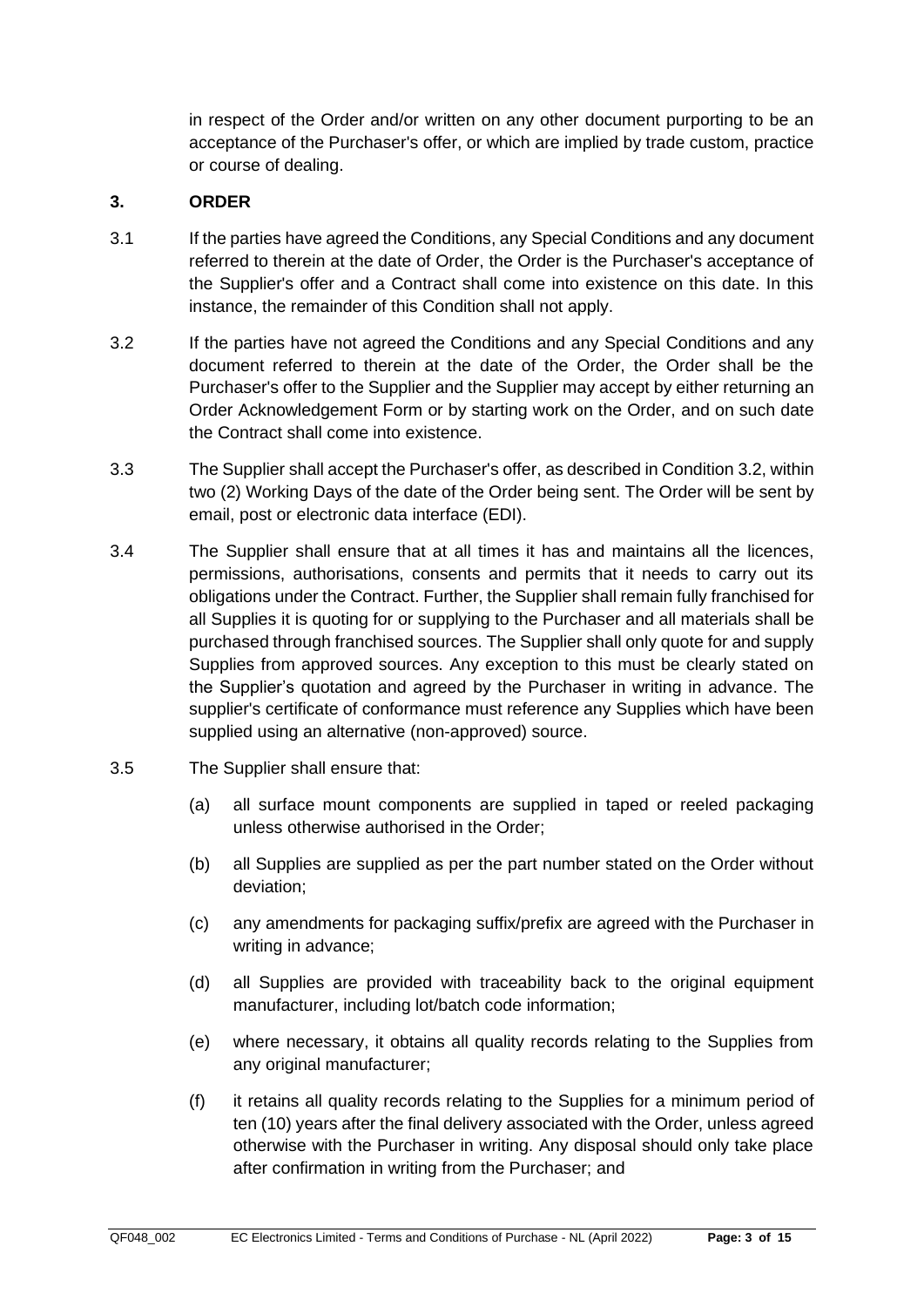(g) it complies with all Applicable Laws in respect of its activities under the Contract.

## **4. ADHERENCE TO THE ORDER**

- 4.1 The Supplier shall provide the Supplies in all respects in accordance with the Contract and in particular the relevant Order.
- 4.2 The Order number and part number shall be quoted on all documents and packages sent by the Supplier to the Purchaser in respect of the Order.

## <span id="page-3-0"></span>**5. QUALITY**

- 5.1 The Supplier shall be subject to all reasonably applicable quality standards in addition to those specified on the face of the Order (which may include, but shall not be limited to, any of the following conditions). The Supplier shall ensure that the Supplies:
	- (a) are of satisfactory quality within the meaning of, including, but not limited to, Book 7, section 2 of the Dutch Civil Code (in Dutch: boek 7 afdeling 2 van het Burgerlijk Wetboek)) and fit for any purpose held out by the Supplier or made known to the Supplier by the Purchaser expressly or by implication, and in this respect the Purchaser relies on the Supplier's skill and judgement;
	- (b) comply with all Applicable Laws, including those relating to the manufacture, labelling, packaging, storage, handling and delivery of the Supplies;
	- (c) conform with all generally accepted industry standards and practices and the terms of the Order;
	- (d) are manufactured, inspected and tested by the Supplier in accordance with the terms of the Contract;
	- (e) are accompanied by a certificate of conformity in accordance with its relevant quality standards; and
	- (f) shall, where applicable, meet IPC-A-610 Latest Version (PCB) or IPC-WHMA-A-620 Latest Version (Cable).
- 5.2 The Supplier shall ensure that all materials are compliant with (EU) RoHS. Statements of Compliance to RoHS, REACH, Conflict Minerals and all Applicable Laws shall be provided upon request. Packaging shall be in accordance with manufacturer guidelines and shall protect against Electro-Static Discharge (ESD), moisture ingress and mechanical damage, as appropriate.
- 5.3 The Purchaser may require the Supplier to conform to particular quality standards and where it does so the Supplier shall ensure that its certification is from a body requiring national accreditation and that it is subject to surveillance by the Supplier's national quality assurance representative.
- 5.4 Upon the Purchaser providing reasonable notice, the Supplier shall: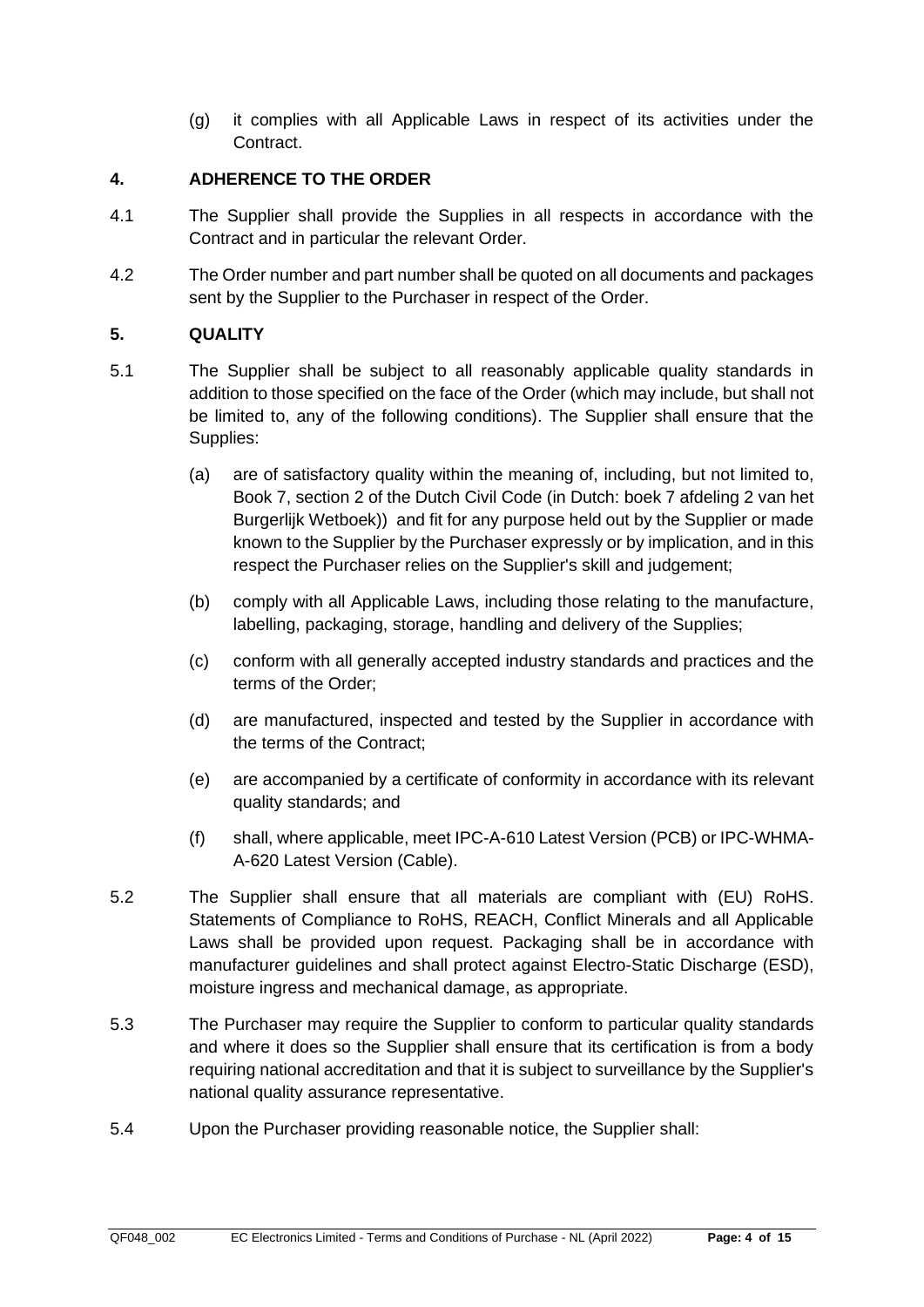- (a) allow the Purchaser and persons authorised by the Purchaser (which may include the Purchaser's customer) access to the Supplier's premises as are being used to carry out work on or store the Supplies in order to inspect the manufacturing facility and equipment used by the Supplier, inspect and take samples of the raw materials or Supplies, test the Supplies and audit the facilities, processes and procedures used in manufacturing the Supplies; and
- (b) on request, provide adequate and accurate data to the Purchaser relating to progress of work on the Supplies and their quality.
- 5.5 If, following such inspection, the Purchaser considers that the Supplies do not conform or are unlikely to conform to the Contract, the Purchaser shall inform the Supplier and the Supplier shall immediately take such remedial action (at its own cost) as is necessary to ensure compliance. The Purchaser may conduct further inspections after the Supplier has carried out its remedial actions.
- 5.6 Unless specifically agreed otherwise in writing, all Supplies shall be new and provided in machine ready packaging adhering to all necessary ESD Requirements (where applicable).
- 5.7 The rights of the Purchaser in this clause [5](#page-3-0) are in addition and without prejudice to any rights at law or granted elsewhere in these Conditions.
- 5.8 The Supplier shall develop and maintain a Foreign Object Debris/Damage (**FOD**) prevention program for manufacturing areas to prevent introduction of foreign objects into any item delivered under the Order.

## **6. ADVICE AND RELEASE CERTIFICATES**

- 6.1 At the time of delivery of each consignment of the Supplies, the Supplier shall deliver to the Purchaser such documents (which shall include, advice notes, certificates of conformity and civil approved certificates) as required by the Order. If the Supplier is not the original manufacturer of the Supplies, where requested by the Purchaser or required as part of the Order, the Supplier shall provide with the delivery of each consignment of Supplies, copies of the original manufacturer's certificate of conformity.
- 6.2 The Supplier shall notify the Purchaser of any import/export restrictions relating to the Supplies and obtain such information from the original manufacturers where necessary, including details of US, UK and Dutch export compliance requirements (where applicable).
- 6.3 Subject to confidentiality requirements, the Supplier shall assist in providing, without charge, any information or documentation reasonably requested by a customer of the Purchaser relating to the Supplies.

# **7. PRICE**

- 7.1 The price of the Supplies shall be as set out in the Order.
- 7.2 The price of the Supplies shall be fixed (non-revisable) and exclusive of value added tax, but inclusive of all other taxes, imports, and fees.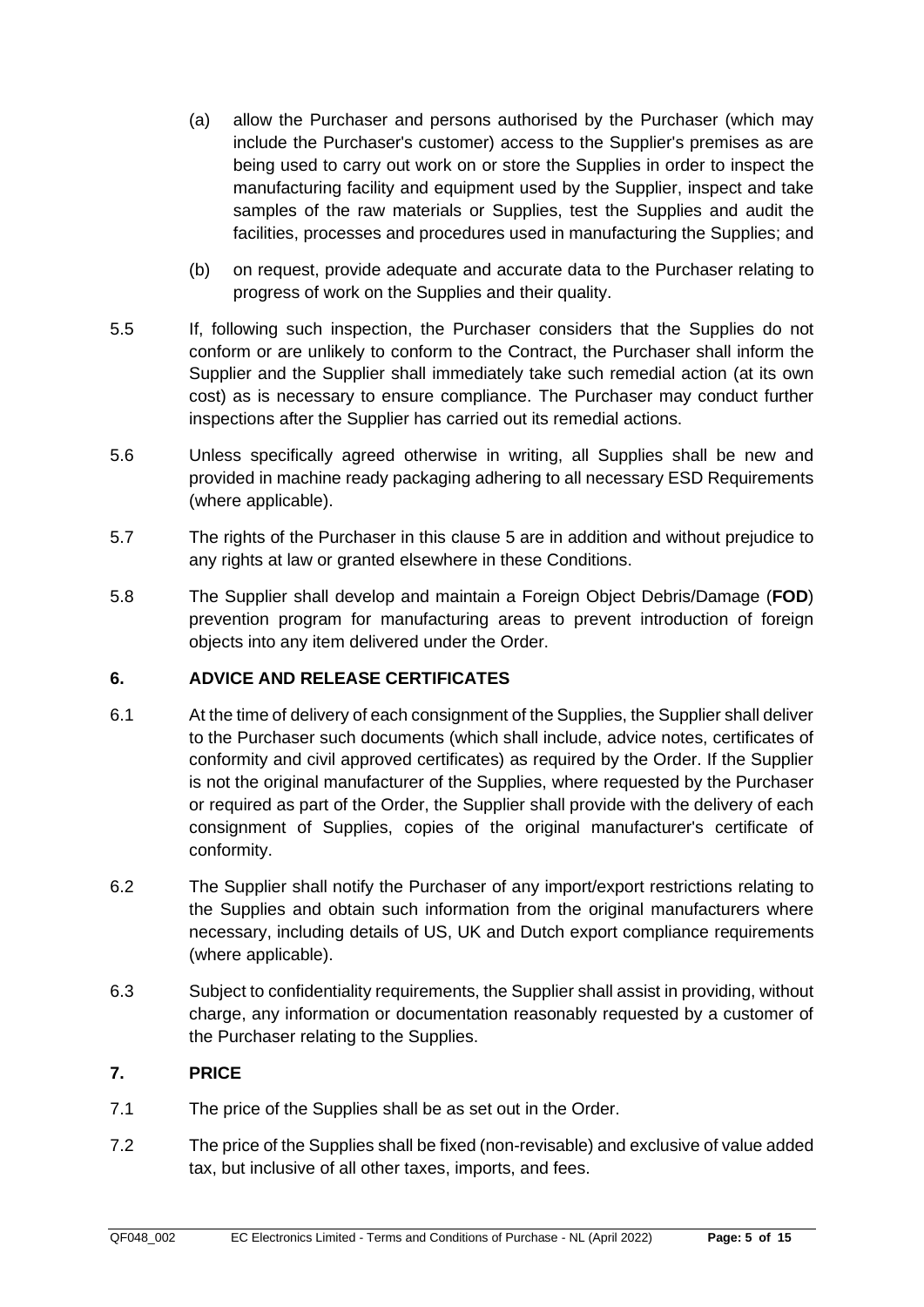- 7.3 If value added tax is payable it shall be separately identified on the invoice and shall be payable by the Purchaser subject to receipt of a valid VAT invoice.
- <span id="page-5-0"></span>7.4 Unless agreed otherwise in writing, the delivery term for Orders with suppliers within the European Union and the United Kingdom is DDP (Incoterms 2020) to the site specified by the Purchaser on the Order. The delivery term for Orders with suppliers outside of the European Union and United Kingdom is DAP (Incoterms 2020), unless otherwise agreed within the Order or via separate written agreement.
- 7.5 No additional charges, such as for packaging, insurance or delivery, shall be effective unless agreed in writing with the Purchaser in advance in writing and any such charge shall be separately identified on the invoice.

## **8. PAYMENT**

- 8.1 On or after delivery of the Supplies, the Supplier shall submit an invoice to the address of the Purchaser stated on the Order for the price of those delivered Supplies, plus VAT at the prevailing rate.
- 8.2 The Supplier shall ensure that the invoice includes the date of the Order, the invoice number, the Supplier's VAT registration number and any supporting documents that the Purchaser may reasonably require.
- 8.3 The Purchaser shall pay correctly rendered and undisputed invoices within sixty (60) days of the end of the month in which the invoice is received (or within such other payment period as mutually agreed between the parties in writing). Payment shall be made to the bank account nominated in writing by the Supplier.
- 8.4 Any invoice discrepancies shall be raised by the Purchaser with the Supplier at the earliest opportunity.
- 8.5 If a party fails to make any payment due to the other party under the Contract by the due date for payment and such party remains in default after receiving a final written demand for payment, then the defaulting party shall pay interest on the overdue sum from the due date until payment of the overdue sum, whether before or after judgment. Interest under this clause will accrue each date at the Dutch statutory commercial default interest rate.
- 8.6 The Purchaser may at any time, without limiting any of its other rights or remedies, set off any liability of the Supplier to the Purchaser against any liability of the Purchaser to the Supplier. Any exercise by the Purchaser of its rights under this clause shall not limit or affect any other rights or remedies available to it under these Conditions or otherwise.

#### <span id="page-5-1"></span>**9. DELIVERY**

- 9.1 The Supplier shall ensure that delivery is made in accordance with the instructions set out in the Order and time shall be of the essence in relation to the delivery dates set out in the Order.
- 9.2 The Supplier shall ensure that all Supplies are properly and securely packed in accordance with relevant health and safety and national shipping regulations so as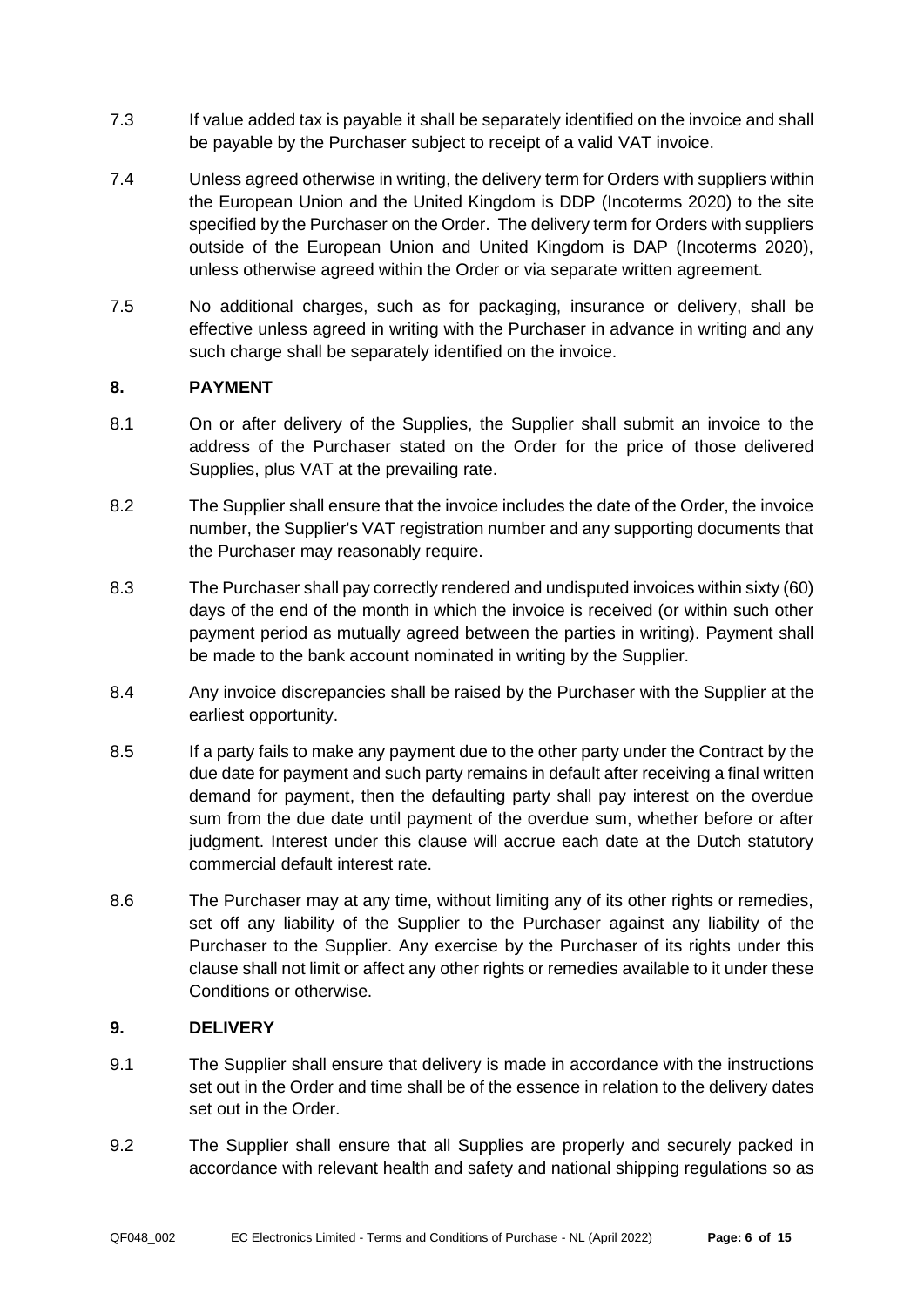to reach their destination in an undamaged condition and following the ESD Requirements where applicable. If the delivery is over 25kg it should be palletized or split into multiple boxes.

- 9.3 Where possible the Supplier shall use recycled packaging. The Supplier shall not use polystyrene packing chips for packaging.
- <span id="page-6-0"></span>9.4 If there is any delay in delivery due to causes (other than Force Majeure) which are not attributable to the negligence of the Purchaser, the Purchaser may terminate the Order with immediate effect and the Supplier shall be liable for damages in accordance with these Conditions. If the Purchaser sources alternative supplies due to the circumstances described in this Condition [9.4,](#page-6-0) the Supplier shall be required to contribute a reasonable cost of sourcing such alternative supplies, as determined by the Purchaser.
- 9.5 The Supplier shall not be liable for delays in delivery due to Force Majeure, provided that the Supplier promptly notifies the Purchaser of any delay or anticipated delay as soon as it is known and resumes performance as soon as possible thereafter. However, if such delay exceeds fourteen (14) days, the Purchaser shall be entitled to terminate the Order without incurring any liability whatsoever except in respect of that part of the Supplies already delivered and accepted by the Purchaser prior to such termination.
- 9.6 The Purchaser shall have the right to request the Supplier to delay delivery of any of the Supplies at any time without revision of the price.
- 9.7 Delivery of the Supplies shall be deemed completed on the completion of unloading in accordance with Condition [7.4.](#page-5-0)

## **10. TITLE AND RISK**

Title to and risk in the Supplies shall pass to the Purchaser on completion of delivery.

#### **11. ACCEPTANCE**

- 11.1 Where no acceptance tests are specified in the Order, the Purchaser shall have the right to inspect the Supplies after delivery and acceptance shall take place if the Supplies are satisfactory to the Purchaser on inspection or, if no inspection is made, the Supplies shall be accepted after they have been taken into use by the Purchaser. In the case of a latent defect in the Supplies, the Purchaser shall not be deemed to have accepted the Supplies until a reasonable time after the latent defect has become apparent.
- <span id="page-6-1"></span>11.2 If the Purchaser is not satisfied that the Supplies are delivered in accordance with the Contract, then without limiting any other right or remedy that the Purchaser may have, the Purchaser may:
	- (a) reject the Supplies delivered in whole or in part;
	- (b) give notice to the Supplier to promptly replace or repair the Supplies delivered at the Supplier's expense and risk; and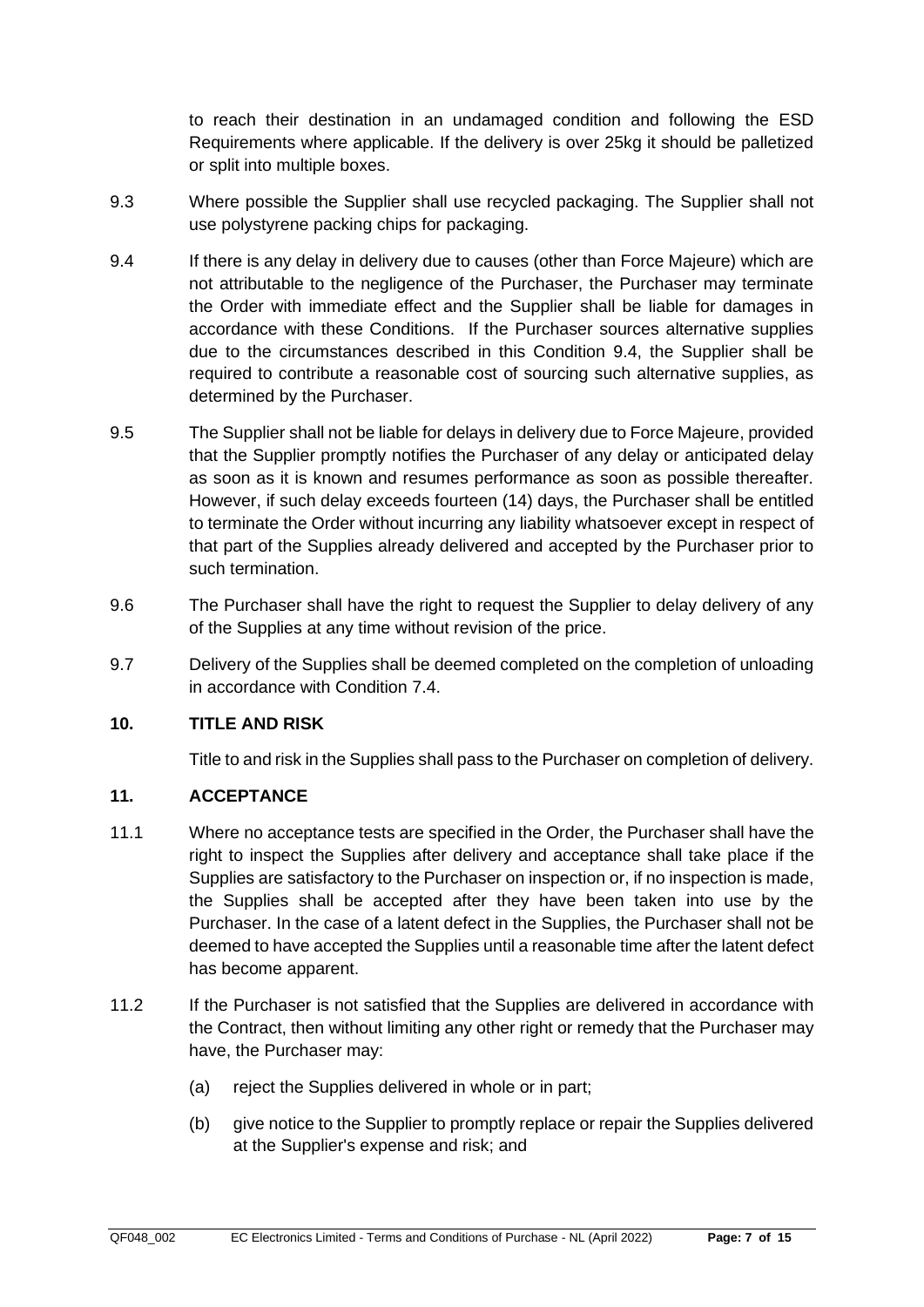- (c) claim damages for any other costs, expenses or losses resulting from the Supplier's delivery of Supplies that do not conform with the terms of the Contract.
- <span id="page-7-0"></span>11.3 If the Supplier fails to promptly repair or replace rejected Supplies in accordance with Condition [11.2\(b\),](#page-6-1) the Purchaser may, without affecting its rights under Condition [11.2\(c\),](#page-7-0) obtain substitute products from a third party supplier, or have the rejected Supplies repaired by a third party, and the Supplier shall reimburse the Purchaser for the costs it incurs in doing so.

## **12. WARRANTY**

- <span id="page-7-1"></span>12.1 The Supplier warrants that:
	- (a) the Supplies conform in all respects with the Specification; and
	- (b) the Supplies are free from defects (whether actual or latent) in design (where the Supplier or manufacturer is the design authority), materials and workmanship.
- 12.2 The warranty in Condition [12.1](#page-7-1) shall, in respect of each item of the Supplies, continue for fifteen (15) calendar months from the date of acceptance of such item of the Supplies (**Warranty Period**).
- 12.3 If there is a defect in the Supplies during the Warranty Period, the Supplier shall at its own expense and risk, but at the discretion of the Purchaser, without delay, either repair or replace the defective Supplies or refund the Purchaser the price of the defective Supplies.
- 12.4 These Conditions shall apply to any repaired or replacement Supplies supplied by the Supplier from the date of acceptance of them by the Purchaser.

# **13. REMEDIES**

# <span id="page-7-2"></span>**13.1 Termination for Default**

- (a) If the Supplier is in breach of the Contract (including the warranty at Condition [12.1\)](#page-7-1), the Purchaser may give the Supplier a written notice specifying the breach.
- (b) If the breach is not capable of remedy the Purchaser shall be entitled to terminate the Contract immediately.
- (c) If the breach is capable of remedy, the Supplier shall at its own expense rectify the breach within twenty-eight (28) calendar days of the date of the notice. If the Supplier does not rectify the breach within twenty-eight (28) calendar days (or such other period as may be agreed in writing) the Purchaser may give written notice to the Supplier immediately terminating the Contract. The provisions of this Condition [13.1](#page-7-2) shall at all times be subject to and without prejudice to the provisions of Condition [9.](#page-5-1)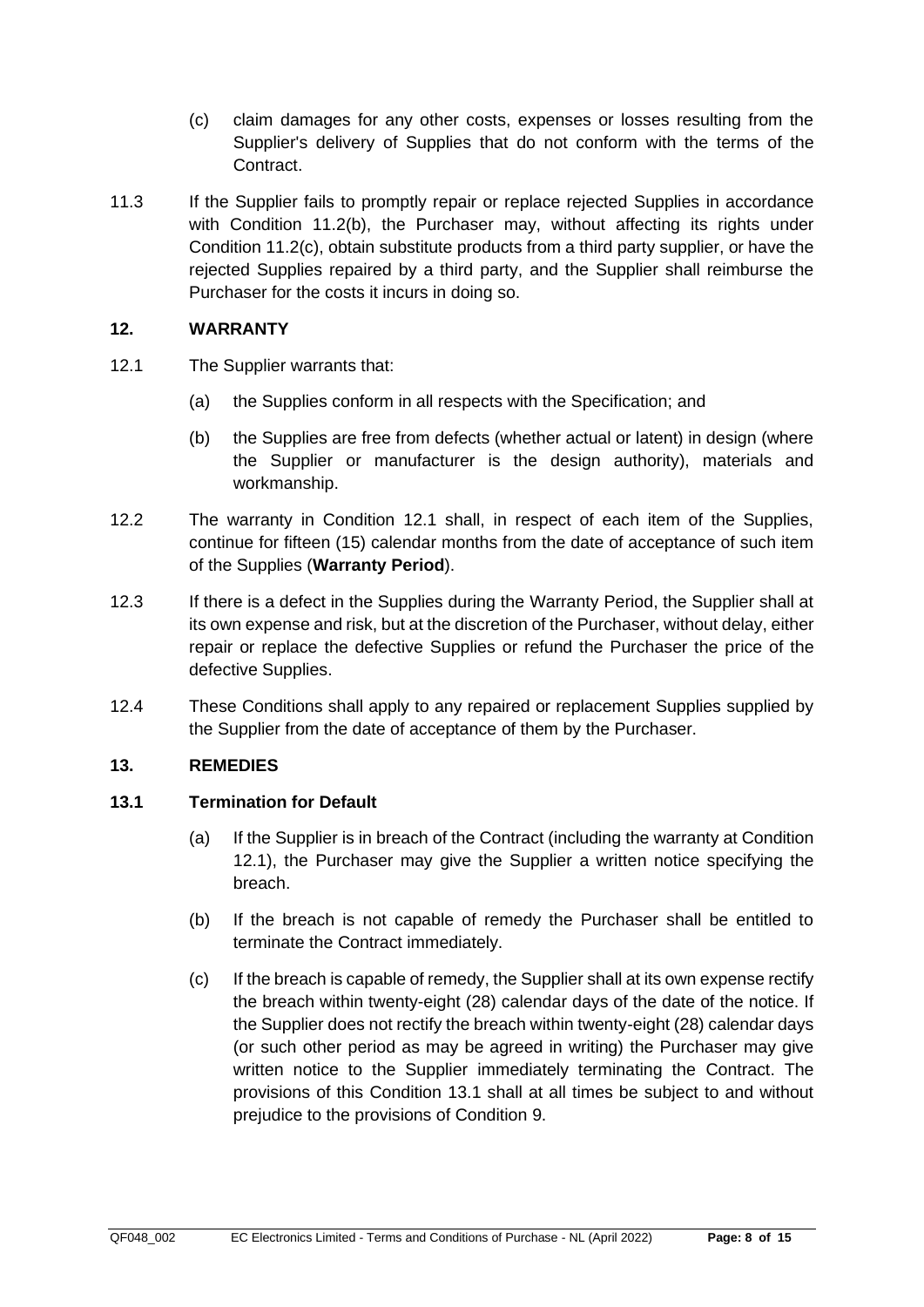### **13.2 Indemnity**

The Supplier shall indemnify and keep the Purchaser indemnified in full against all losses, liabilities, actions, claims, damages, compensation, obligations, injuries, costs and expenses (including but not limited to any direct, indirect or consequential losses, loss of profit, loss of reputation and all interest, penalties and legal costs and expenses) of whatever nature suffered or incurred by the Purchaser in connection with or as a result of the negligence, breach of Contract, failure or delay in performance of the Contract or breach of statutory duty caused by the acts or omissions of the Supplier, its employees, sub-contractors or agents in their performance of the Contract or in connection with any defect in any item of the Supplies. This indemnity shall continue in force notwithstanding termination for whatever reason of the Contract.

### **13.3 Termination for Insolvency**

If either the Supplier or Purchaser becomes insolvent, has a receiver, liquidator, administrative receiver, administrator, trustee or other similar officer appointed over the whole or part of its assets, or an order is made or a resolution is passed for the winding up of such party (save for a solvent winding up as part of a bona fide reconstruction or amalgamation) or if an administration order is made in respect of such party or if it makes an arrangement or assignment for the benefit of its creditors or if an analogous event to any of the foregoing occurs in respect of such party anywhere in the world, the other party may, without prejudice to its rights and remedies under the Contract or any other remedies arising at law, suspend the performance of, or terminate, the Contract immediately (whether in whole or in part) without incurring any liability whatsoever except in respect of Supplies delivered before the date of any of the above mentioned events.

#### **13.4 Change of Control**

In the event the Supplier is acquired by or merged with any third party or undergoes a change of control, the Purchaser shall be entitled to suspend the performance of, or terminate, the Contract immediately (whether in whole or in part) without incurring any liability whatsoever except in respect of Supplies delivered to the Purchaser before the occurrence of the change of control.

#### **13.5 Termination**

- (a) The Purchaser may terminate by giving notice (in Dutch: opzeggen) the Contract for any reason or for no reason by giving 30 days prior written notice to Supplier. In addition, the Purchaser may terminate the Contract immediately and without prior notice (in Dutch: ontbinden) (in whole or in part) if Supplier is in breach of any provision of the Contract.
- (b) In case of termination, the Supplier shall comply with any directions regarding the Supplies given by the Purchaser.
- <span id="page-8-0"></span>(c) The Purchaser and the Supplier shall agree a fair and reasonable price for all work reasonably done and materials reasonably purchased by the Supplier for the purpose of carrying out work on the Contract up to the date of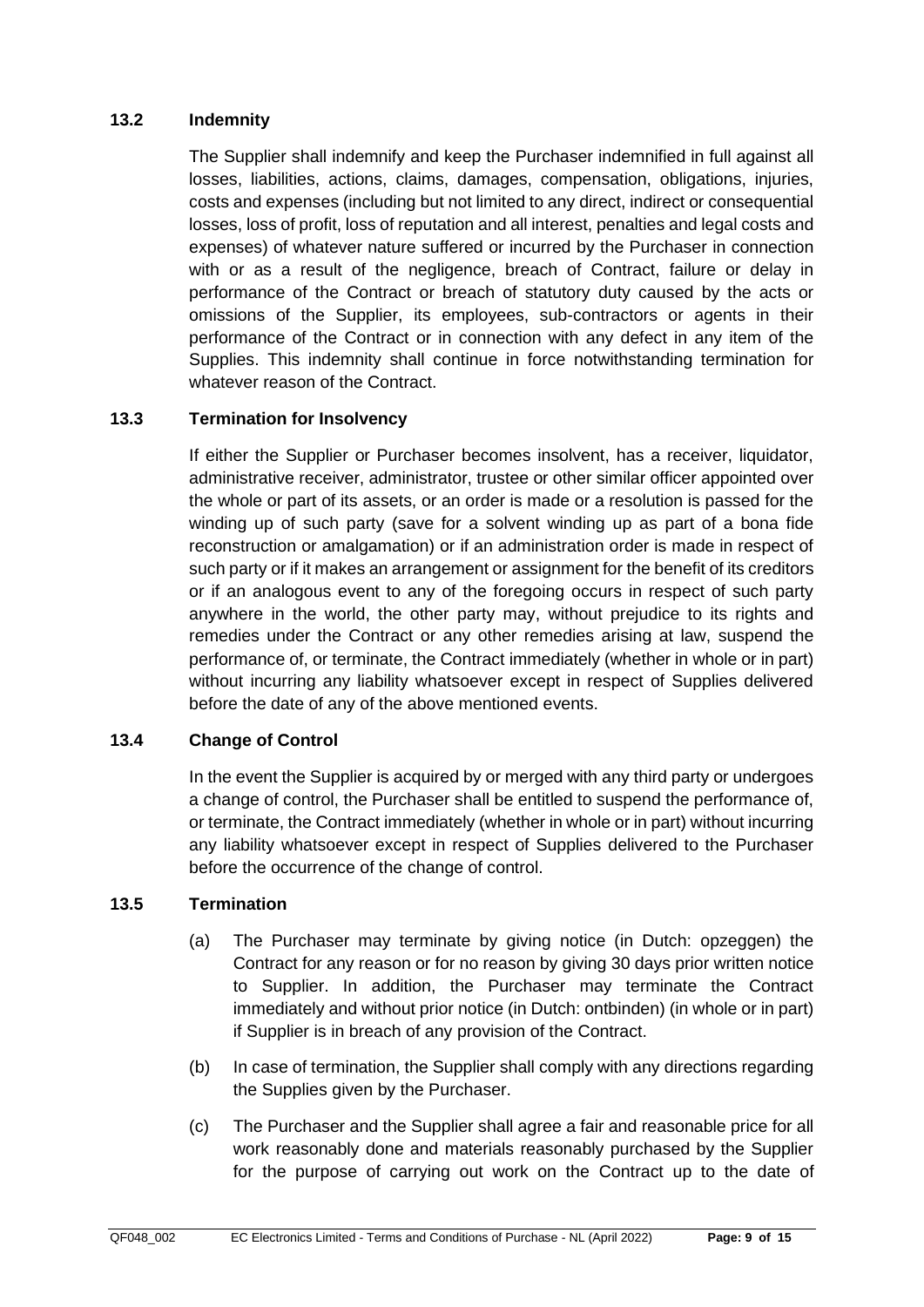cancellation. The parties agree that such amount shall be in satisfaction of all sums due to the Supplier by the Purchaser under the Contract.

- (d) The price agreed under clause 13.5 [\(c\),](#page-8-0) together with any sums paid or due to the Supplier under the Contract before the effective date of termination shall not exceed the total price of the Supplies under the Contract and such payment shall be the Purchaser's sole liability in respect of the cancellation.
- 13.6 Any termination or cancellation of the Contract by the Purchaser for whatever reason shall be without prejudice to any rights or remedies which may have accrued to the Purchaser prior to termination or cancellation and the Purchaser shall use its reasonable endeavours to mitigate its loss on any termination.

### **14. INTELLECTUAL PROPERTY RIGHTS**

- 14.1 The Supplier acknowledges that all materials, equipment and tools, drawings, Specifications, and data supplied by the Purchaser to the Supplier (**Purchaser Materials**) and all Intellectual Property Rights in the Purchaser Materials are and shall remain the exclusive property of the Purchaser. The Supplier shall keep the Purchaser Materials in safe custody at its own risk, maintain them in good condition until returned to the Purchaser and not dispose or use the same other than in accordance with the Purchaser's written instructions or authorisation.
- 14.2 In consideration of the prices payable under the Contract, all Intellectual Property Rights in the Supplies created as a result of the work undertaken by the Supplier or its sub-contractors for the purpose of the Order shall vest in and be the absolute property of the Purchaser and the Supplier shall do all necessary acts to vest such Intellectual Property in the name of the Purchaser or its nominee, such acts to include the execution of documents. To the extent the Intellectual Property Rights do not automatically vest in the Purchaser, the Supplier hereby assigns to the Purchaser (by way of present and, where appropriate, future assignment) absolutely and with full title guarantee, all of its rights, title and interest in the Supplies by the Supplier.
- 14.3 The Supplier warrants that having carried out all reasonable investigations, the Supplies and the intended use of the Supplies by the Purchaser will not infringe any Intellectual Property Rights of a third party existing or pending at the date of the Order.
- 14.4 The Supplier shall indemnify and hold the Purchaser harmless from and against all losses, liabilities, actions, claims, damages, injuries, costs and expenses (including but not limited to any direct, indirect or consequential losses, loss of profit, loss of reputation and all interest, penalties and legal costs and expenses) of whatever nature which may be suffered or incurred by or on behalf of the Purchaser as a result of or in connection with the infringement or alleged infringement of any third party Intellectual Property Rights arising in connection with the Supplies.
- 14.5 The Purchaser shall upon request be given full control of any proceedings or negotiations in connection with any Intellectual Property Rights claims and shall diligently pursue the same unless both parties agree otherwise. The Purchaser shall consult with the Supplier in relation to such actions.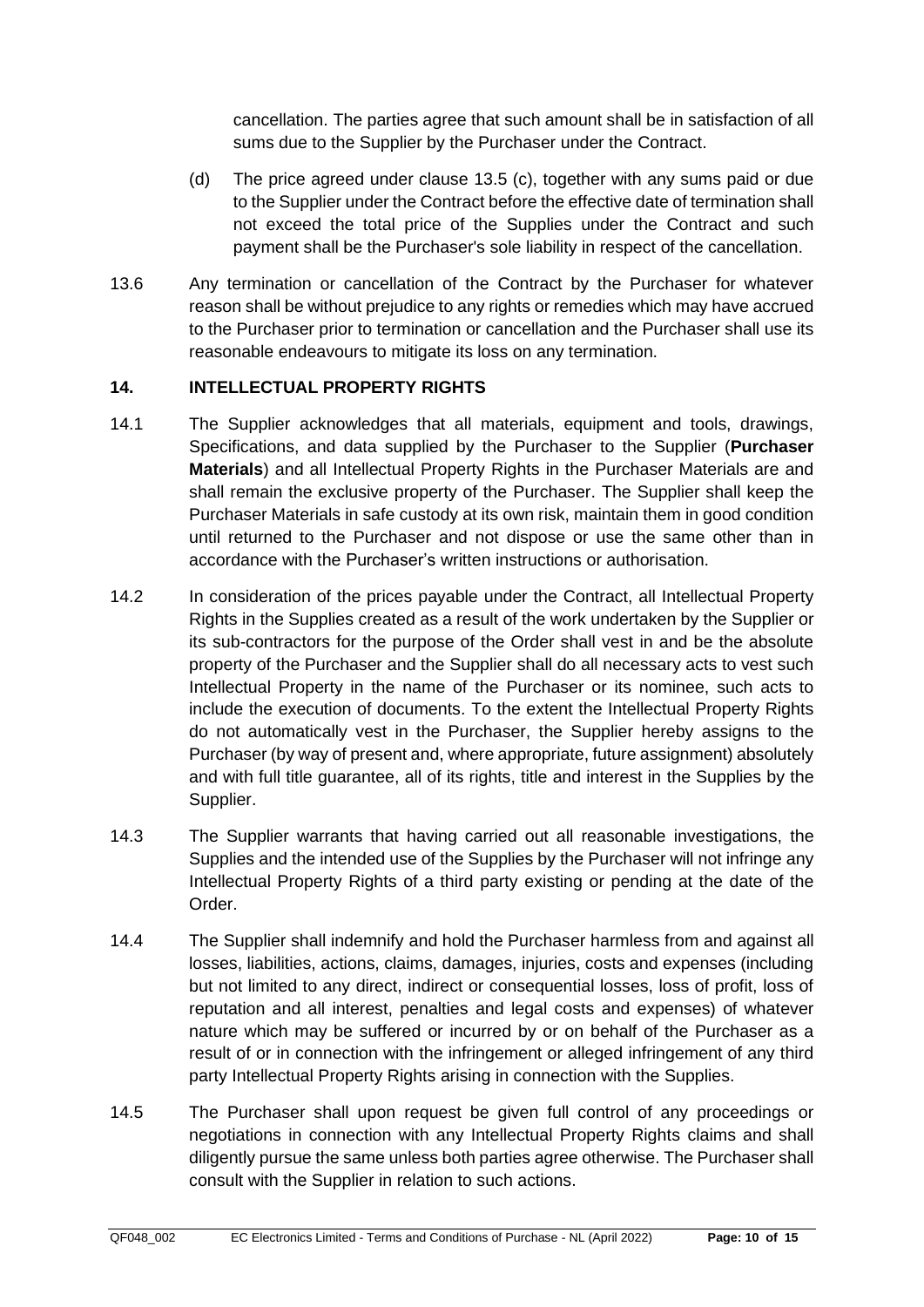## **15. POLICIES**

- <span id="page-10-0"></span>15.1 The Supplier shall familiarise itself with the Purchaser's Policies and shall ensure that it complies with such Policies insofar as they relate to the Supplier's activities under the Contract.
- 15.2 Without prejudice to Condition [15.1:](#page-10-0)
	- (a) the Supplier will under no circumstances whatsoever knowingly engage in and/or employ child labour and, in particular it shall not employ young persons under the age of 18 at night or in hazardous conditions ('*Child*' in this context means any person(s) less than 16 years of age and young person's refers to workers over the age of 16, but under the age of 18); and
	- (b) the Supplier shall ensure that the working hours and working conditions of its employees comply with national laws and trading standards and shall use its best endeavours to monitor and ensure its Suppliers comply with this code of practice.

## **16. INSURANCE**

- 16.1 The Supplier shall be liable to the Purchaser for all losses, liabilities, actions, claims, costs and expenses (including but not limited to any direct, indirect or consequential losses, loss of profit, loss of reputation and all interest, penalties and legal costs and expenses) of whatever nature suffered or incurred by the Purchaser in connection with or resulting from the negligence, breach of contract or breach of statutory duty caused by the acts or omissions of the Supplier, its employees, sub-contractors or agents.
- 16.2 If the Supplier's employees, agents or sub-contractors are present on the sites of the Purchaser or such other sites as the Order requires, the Supplier shall effect legal liability insurance of not less than ten million euros (€10,000,000) per event or series of events in respect of loss of or damage to property of the Purchaser or death or injury to persons resulting from performance of the Order.

# **[VCL Comment: please include the relevant amount in Euro]**

16.3 The Supplier shall effect and maintain general third-party product liability insurance in respect of any Supplies that are to be incorporated into the Purchaser's products for onward sale. Such product liability insurance must be commensurate with the exposure potential of the Supplies when incorporated into the Purchaser's onward sale product and shall be not less than ten million euros (€10,000,000) per event or series of connected events, unless agreed otherwise between the parties in writing.

# **[VCL Comment: please include the relevant amount in Euro]**

16.4 On request by the Purchaser, the Supplier shall provide the Purchaser with a certificate of insurance or such other evidence reasonably satisfactory to the Purchaser that the above insurances are in full force and effect in respect of the Supplier's obligations under the Order.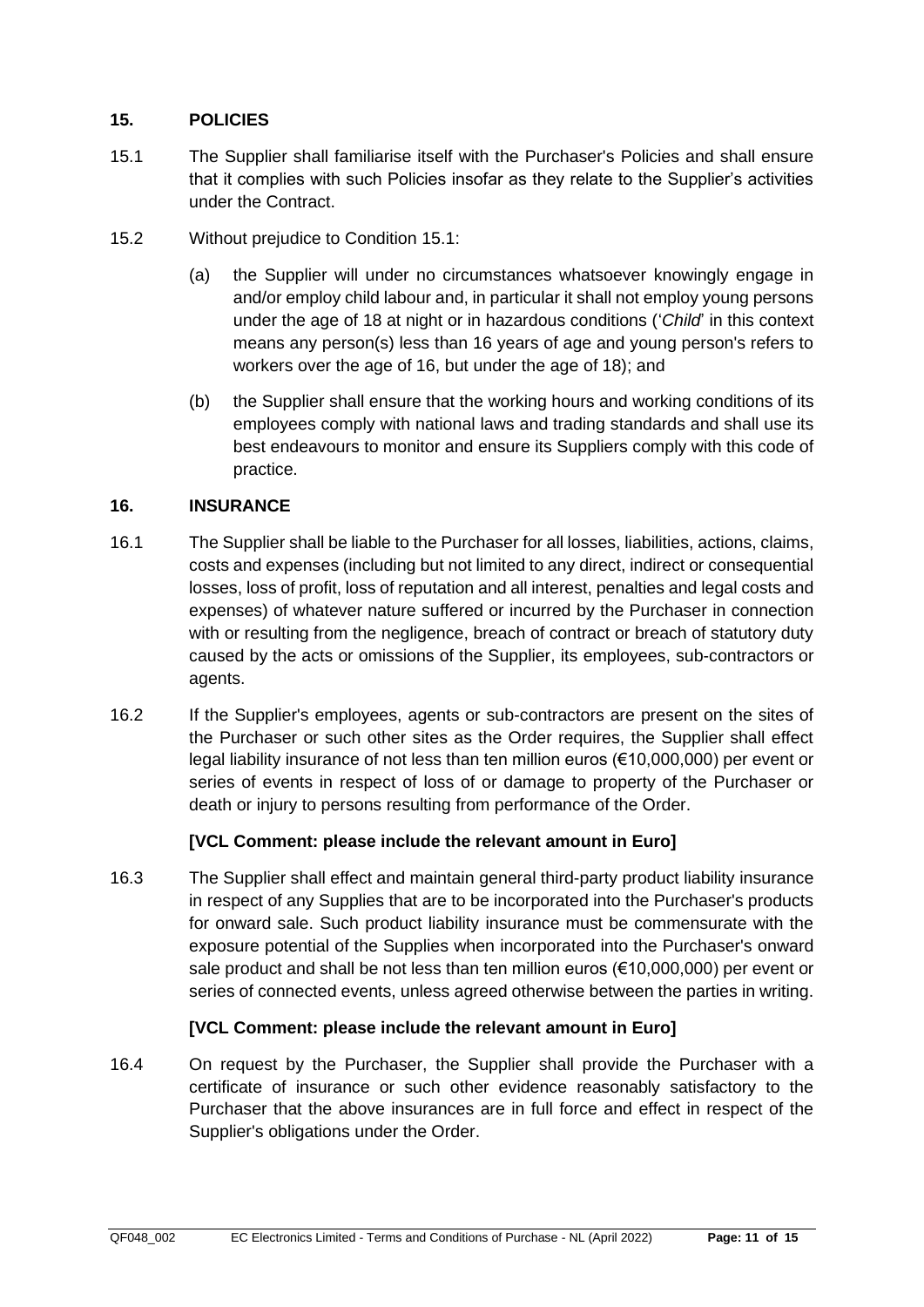## **17. CONFIDENTIALITY, SECURITY, PUBLICITY AND DATA PROTECTION**

- 17.1 **Confidential Information** means all information of a confidential nature disclosed in whatever form by either party and includes any information concerning the business, affairs, customers, clients or suppliers of the other party or of any member of its group, including but not limited to information relating to a party's operations, processes, plans, product information, know-how, designs, trade secrets, software, market opportunities and customers. Confidential Information shall not include information which:
	- (a) is in the receiving party's unrestricted possession at the date of disclosure under the Contract;
	- (b) is in or enters into the public domain without breach of these Conditions by the receiving party; or
	- (c) the receiving party can prove to have been developed by it independently of the Intellectual Property disclosed under the Order.
- 17.2 Each party undertakes that it shall not at any time during the Contract and for a period of two years after termination disclose to any person any Confidential Information, except as permitted by Condition [17.3](#page-11-0) below.
- <span id="page-11-0"></span>17.3 Each party may disclose the other party's Confidential Information to:
	- (a) its employees, officers, agents, consultants or subcontractors who need to know this information for the purposes of exercising the party's rights or carrying out its obligations under or in connection with the Contract, but each party shall ensure that anyone to whom it discloses the other party's Confidential Information complies with this Condition; and
	- (b) as may be required by law, a court of competent jurisdiction, or any governmental or regulatory authority.
- 17.4 The Supplier shall not use the Purchaser's Confidential Information for any purpose other than to exercise its rights and perform its obligations under or in connection with the Contract.
- 17.5 The Supplier shall not disclose the Order or the subject matter of the Order, the Purchaser's name, the name of the Purchaser's customer, the name of any project or programme, or any other Intellectual Property or information acquired through its dealings with the Purchaser for any reason whatsoever including for publicity or marketing purposes, in each case without the prior written consent of the Purchaser.
- 17.6 Any information given to the Supplier by the Purchaser shall remain the absolute property of the Purchaser and shall be returned to the Purchaser or (at the Purchaser's option) be destroyed by the Supplier on termination or cancellation of the Order.
- 17.7 Each party shall, at its own expense, ensure that it complies with the requirements of all legislation and regulatory requirements in force from time to time relating to the use of personal data and the privacy of electronic communications including,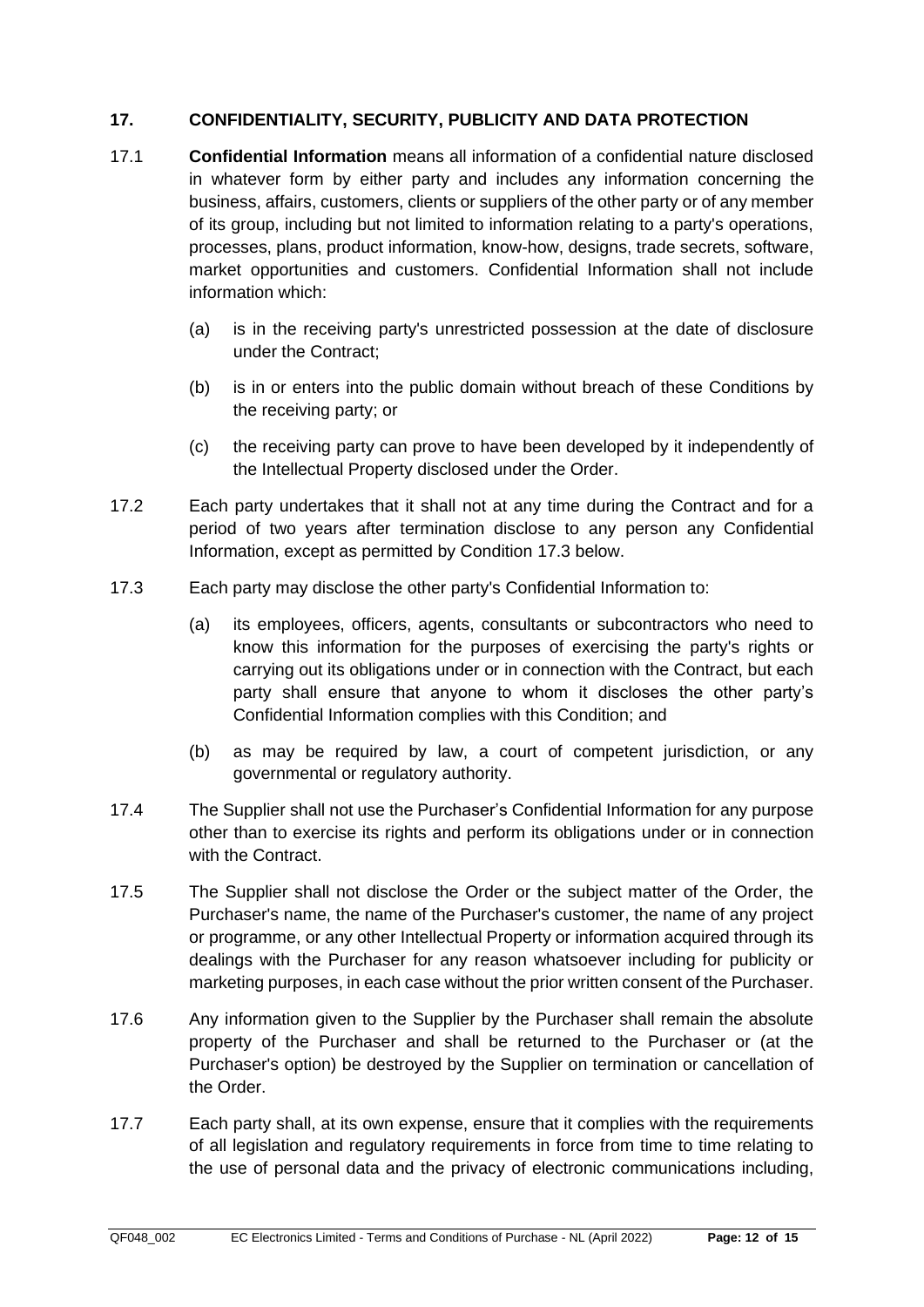without limitation: the General Data Protection Regulation (EU) 2016/679 (in Dutch: "AVG") and the General Data Protection Regulation (Implementation) Act (in Dutch: "UAVG").

## <span id="page-12-1"></span>**18. TOOLING**

If the Supplier has created tooling, moulds, test equipment, circuit boards or other technology specifically in relation to the Supplies, the Purchaser shall have the option to purchase such technology (and/or any Intellectual Property Rights therein at the Purchaser's further option) from the Supplier. If the Purchaser does decide to purchase such technology, the Supplier shall co-operate with the Purchaser to ensure that any such rights vest in the Purchaser where requested by the Purchaser.

### **19. PROPERTY ISSUED BY THE PURCHASER**

- 19.1 The Supplier shall not acquire any legal or beneficial interest in any property supplied to it by or on behalf of the Purchaser (whether on free issue or loan) for performance of work on the Order.
- 19.2 Any such property possessed or controlled by the Supplier, shall be held at the Supplier's risk, stored and booked separately from other property, maintained at the Supplier's expense in good and serviceable condition, clearly marked as "*EC Electronics BV property*" and only be used by the Supplier for the performance of the Order.
- 19.3 At the request of the Purchaser (which may be made at any time) or on completion of the Contract, such property issued to the Supplier shall, unless incorporated into the Supplies, be returned promptly to the Purchaser.
- 19.4 Upon reasonable written notice being given to the Supplier, the Purchaser shall have the right to enter the Supplier's premises to recover any of its property.

#### **20. COMPLIANCE WITH LAW**

- 20.1 The Supplier shall comply with all Applicable Laws and any other statutory or other requirements applicable to its business in performing work under the Contract.
- 20.2 The Supplier warrants that it has obtained all necessary export approvals for the provision of the Supplies to the Purchaser.

#### <span id="page-12-0"></span>**21. INDUCEMENTS & BRIBERY ACT 2010**

21.1 The Purchaser is committed to the highest standards of ethical conduct and integrity in its business activities in (inter alia) The Netherlands. This Condition [21](#page-12-0) outlines the Purchaser's position on preventing and prohibiting bribery, in conformity with the Bribery Act 2010 (and/or other similar local acts or regulations if applicable) and with the Purchaser's corporate policies with regard to preventing and prohibiting bribery. The Purchaser will not tolerate any form of bribery by, or of, its employees, agents or consultants or any person or body acting on its behalf. Senior management is committed to implementing effective measures to prevent, monitor and eliminate bribery. The Supplier shall not: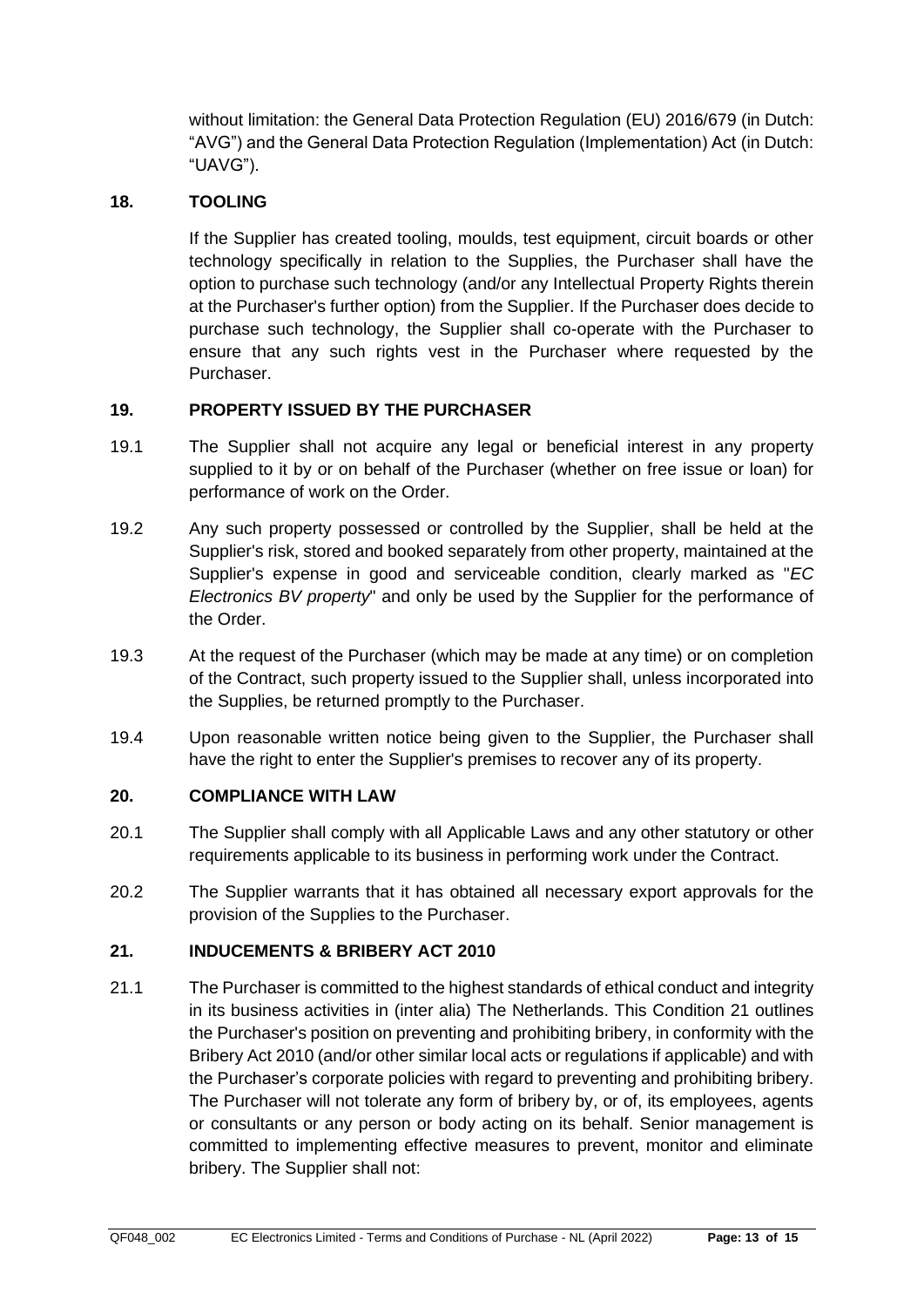- (a) induce an employee of the Purchaser to make any concession to the Supplier, issue the Order or alter any of the requirements of the Order in return for any gift, money or other inducement;
- (b) pay money or give any other benefit to any third party (either directly or indirectly) in connection with the negotiation and/or issue of the Contract; or
- (c) encourage an employee of the Purchaser to commit any act of dishonesty against the Purchaser which may benefit the employee or be a detriment to the Purchaser, or both.

## **22. CONTINUITY OF SUPPLY AND OPERATIONAL CHANGES**

The Supplier shall not unreasonably refuse to provide Supplies under the Contract. Prior to any action to discontinue the provision of any Supplies under the Contract, the Supplier shall provide the Purchaser with a "*Last Time Buy Notice*" at least twelve (12) months prior to any such action. In addition, at such time, the Supplier shall offer to the Purchaser the opportunity to acquire drawings and (in accordance with Condition [18\)](#page-12-1) any Supplies' unique tooling. This provision survives the delivery of items under the Contract. It is a requirement of the Purchaser and its end customers to be informed of any operational Changes which may have an effect on the quality of the delivered product or service. This may include plant relocation, personnel change, process change and or suspension on a quality system.

### **23. GENERAL**

- 23.1 Any notice required or permitted to be given by either party to the other under these Conditions shall be in writing addressed to that other party at its registered office or principal place of business or such other address as may at the relevant time have been notified pursuant to this provision to the party giving the notice.
- 23.2 No waiver by the Purchaser of any breach of the Contract by the Supplier shall be considered as a waiver of any subsequent breach of the same or any other provision.
- 23.3 The Purchaser shall be entitled to vary these Conditions by giving notice in writing to the Supplier of the variation and the variation shall take effect 7 days from the date of such notice unless the Supplier objects in writing in respect of any binding Contract.
- 23.4 No work on the Contract may be sub-contracted by the Supplier without the prior written consent of the Purchaser (which shall not be unreasonably withheld).
- 23.5 The Contract may not be assigned in whole or in part by the Supplier without the prior written consent of the Purchaser (which shall not be unreasonably withheld). However, the Purchaser may assign the Contract or performance of it to any third party on giving notice in writing to the Supplier. The Supplier hereby grants in advance its approval to such assignment within the meaning of Section 6:159 of the Dutch Civil Code.
- 23.6 If any term of these Conditions is held by any competent authority to be invalid or unenforceable in whole or in part, this shall not affect the validity and enforceability